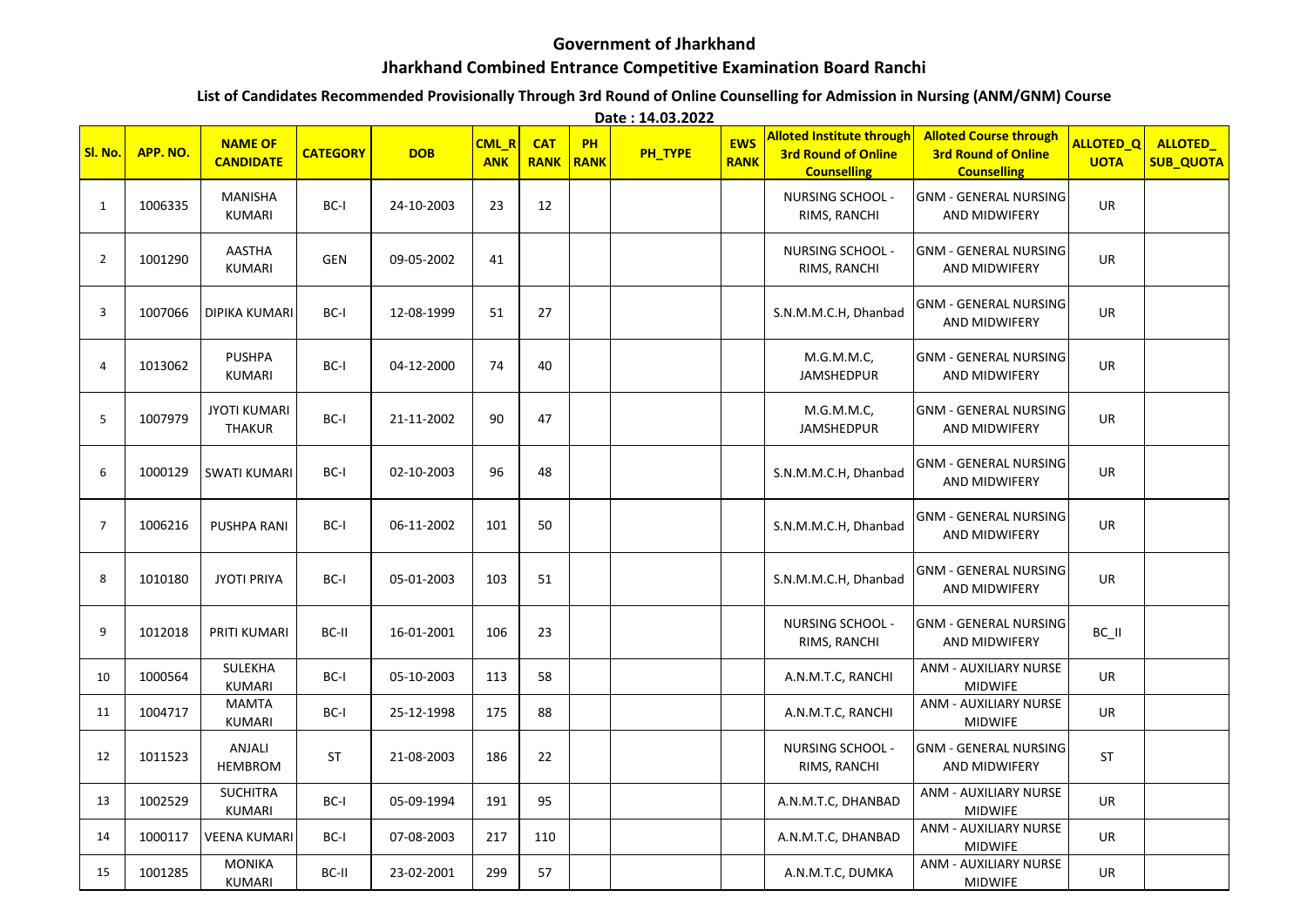| Sl. No. | APP. NO. | <b>NAME OF</b><br><b>CANDIDATE</b>      | <b>CATEGORY</b> | <b>DOB</b> | CML_R<br><b>ANK</b> | <b>CAT</b><br><b>RANK</b> | <b>PH</b><br><b>RANK</b> | PH_TYPE | <b>EWS</b><br><b>RANK</b> | <b>Alloted Institute through</b><br><b>3rd Round of Online</b><br><b>Counselling</b> | <b>Alloted Course through</b><br><b>3rd Round of Online</b><br><b>Counselling</b> | <b>ALLOTED_Q</b><br><b>UOTA</b> | ALLOTED_<br><b>SUB_QUOTA</b> |
|---------|----------|-----------------------------------------|-----------------|------------|---------------------|---------------------------|--------------------------|---------|---------------------------|--------------------------------------------------------------------------------------|-----------------------------------------------------------------------------------|---------------------------------|------------------------------|
| 16      | 1007108  | <b>KANAN PRIYA</b>                      | BC-I            | 08-08-2004 | 301                 | 149                       |                          |         |                           | A.N.M.T.C, DHANBAD                                                                   | ANM - AUXILIARY NURSE<br><b>MIDWIFE</b>                                           | UR                              |                              |
| 17      | 1008759  | PUNAM<br><b>KUMARI</b><br><b>MAHATO</b> | BC-I            | 25-07-2001 | 327                 | 169                       |                          |         |                           | A.N.M.T.C, DHANBAD                                                                   | ANM - AUXILIARY NURSE<br><b>MIDWIFE</b>                                           | UR                              |                              |
| 18      | 1002742  | SABITA KUMARI                           | BC-I            | 27-06-2001 | 351                 | 181                       |                          |         |                           | A.N.M.T.C, GIRIDIH                                                                   | ANM - AUXILIARY NURSE<br><b>MIDWIFE</b>                                           | UR                              |                              |
| 19      | 1013469  | SHANTI<br><b>KUMARI</b><br><b>MURMU</b> | ST              | 26-11-1996 | 354                 | 47                        |                          |         |                           | A.N.M.T.C, DHANBAD                                                                   | ANM - AUXILIARY NURSE<br><b>MIDWIFE</b>                                           | <b>ST</b>                       |                              |
| 20      | 1000035  | MINU KUMARI                             | BC-I            | 19-12-2002 | 372                 | 189                       |                          |         |                           | A.N.M.T.C, GIRIDIH                                                                   | ANM - AUXILIARY NURSE<br><b>MIDWIFE</b>                                           | UR                              |                              |
| 21      | 1009685  | <b>BARSHA PURTY</b>                     | <b>ST</b>       | 16-02-2002 | 394                 | 53                        |                          |         |                           | M.G.M.M.C,<br>JAMSHEDPUR                                                             | <b>GNM - GENERAL NURSING</b><br>AND MIDWIFERY                                     | <b>ST</b>                       |                              |
| 22      | 1009129  | AARZOO FIZA                             | BC-I            | 27-09-2001 | 395                 | 197                       |                          |         |                           | A.N.M.T.C, HAZARIBAGH                                                                | ANM - AUXILIARY NURSE<br><b>MIDWIFE</b>                                           | UR                              |                              |
| 23      | 1002332  | <b>RUPA KUMARI</b>                      | BC-I            | 03-04-2003 | 403                 | 200                       |                          |         |                           | A.N.M.T.C, WEST<br>SINGHBHUM                                                         | ANM - AUXILIARY NURSE<br><b>MIDWIFE</b>                                           | UR                              |                              |
| 24      | 1006685  | <b>SONY MURMU</b>                       | <b>ST</b>       | 05-09-2001 | 404                 | 56                        |                          |         |                           | M.G.M.M.C,<br>JAMSHEDPUR                                                             | <b>GNM - GENERAL NURSING</b><br>AND MIDWIFERY                                     | <b>ST</b>                       |                              |
| 25      | 1011487  | <b>HEMA KUMARI</b>                      | BC-II           | 15-03-2004 | 410                 | 74                        |                          |         |                           | A.N.M.T.C, DHANBAD                                                                   | ANM - AUXILIARY NURSE<br><b>MIDWIFE</b>                                           | BC_II                           |                              |
| 26      | 1006609  | PREETI KUMARI                           | BC-I            | 04-06-2003 | 414                 | 204                       |                          |         |                           | A.N.M.T.C, HAZARIBAGH                                                                | ANM - AUXILIARY NURSE<br><b>MIDWIFE</b>                                           | UR                              |                              |
| 27      | 1002175  | PUJA KUMARI                             | BC-I            | 25-09-2003 | 467                 | 237                       |                          |         |                           | A.N.M.T.C, HAZARIBAGH                                                                | ANM - AUXILIARY NURSE<br><b>MIDWIFE</b>                                           | UR                              |                              |
| 28      | 1002211  | SANYUKTA<br><b>KUMARI</b>               | BC-I            | 09-04-2004 | 479                 | 243                       |                          |         |                           | A.N.M.T.C, WEST<br>SINGHBHUM                                                         | ANM - AUXILIARY NURSE<br><b>MIDWIFE</b>                                           | UR                              |                              |
| 29      | 1001952  | RESHMI<br><b>KUMARI</b>                 | BC-I            | 05-03-2004 | 484                 | 247                       |                          |         |                           | A.N.M.T.C, HAZARIBAGH                                                                | ANM - AUXILIARY NURSE<br><b>MIDWIFE</b>                                           | UR                              |                              |
| 30      | 1004644  | AARUSHI<br>HAZRA                        | GEN             | 01-06-2000 | 493                 |                           |                          |         |                           | A.N.M.T.C, WEST<br>SINGHBHUM                                                         | ANM - AUXILIARY NURSE<br><b>MIDWIFE</b>                                           | UR                              |                              |
| 31      | 1004588  | <b>SONI KUMARI</b>                      | SC              | 25-06-2003 | 494                 | 25                        |                          |         |                           | A.N.M.T.C, RANCHI                                                                    | ANM - AUXILIARY NURSE<br><b>MIDWIFE</b>                                           | SC                              |                              |
| 32      | 1004998  | CHANDNI<br>KUMARI                       | BC-II           | 04-01-1996 | 529                 | 90                        |                          |         |                           | A.N.M.T.C, HAZARIBAGH                                                                | ANM - AUXILIARY NURSE<br><b>MIDWIFE</b>                                           | UR                              |                              |
| 33      | 1003095  | SITHI MONDAL                            | BC-I            | 06-11-2003 | 560                 | 280                       |                          |         |                           | A.N.M.T.C, DEOGHAR                                                                   | ANM - AUXILIARY NURSE<br><b>MIDWIFE</b>                                           | <b>UR</b>                       |                              |
| 34      | 1004073  | KIRAN<br>MAHATO                         | BC-I            | 02-03-1999 | 566                 | 284                       |                          |         |                           | A.N.M.T.C, EAST<br>SINGHBHUM                                                         | ANM - AUXILIARY NURSE<br>MIDWIFE                                                  | UR                              |                              |
| 35      | 1002652  | SANGITA<br>MAHTO                        | GEN             | 10-12-1992 | 576                 |                           |                          |         |                           | A.N.M.T.C, GIRIDIH                                                                   | ANM - AUXILIARY NURSE<br>MIDWIFE                                                  | UR                              |                              |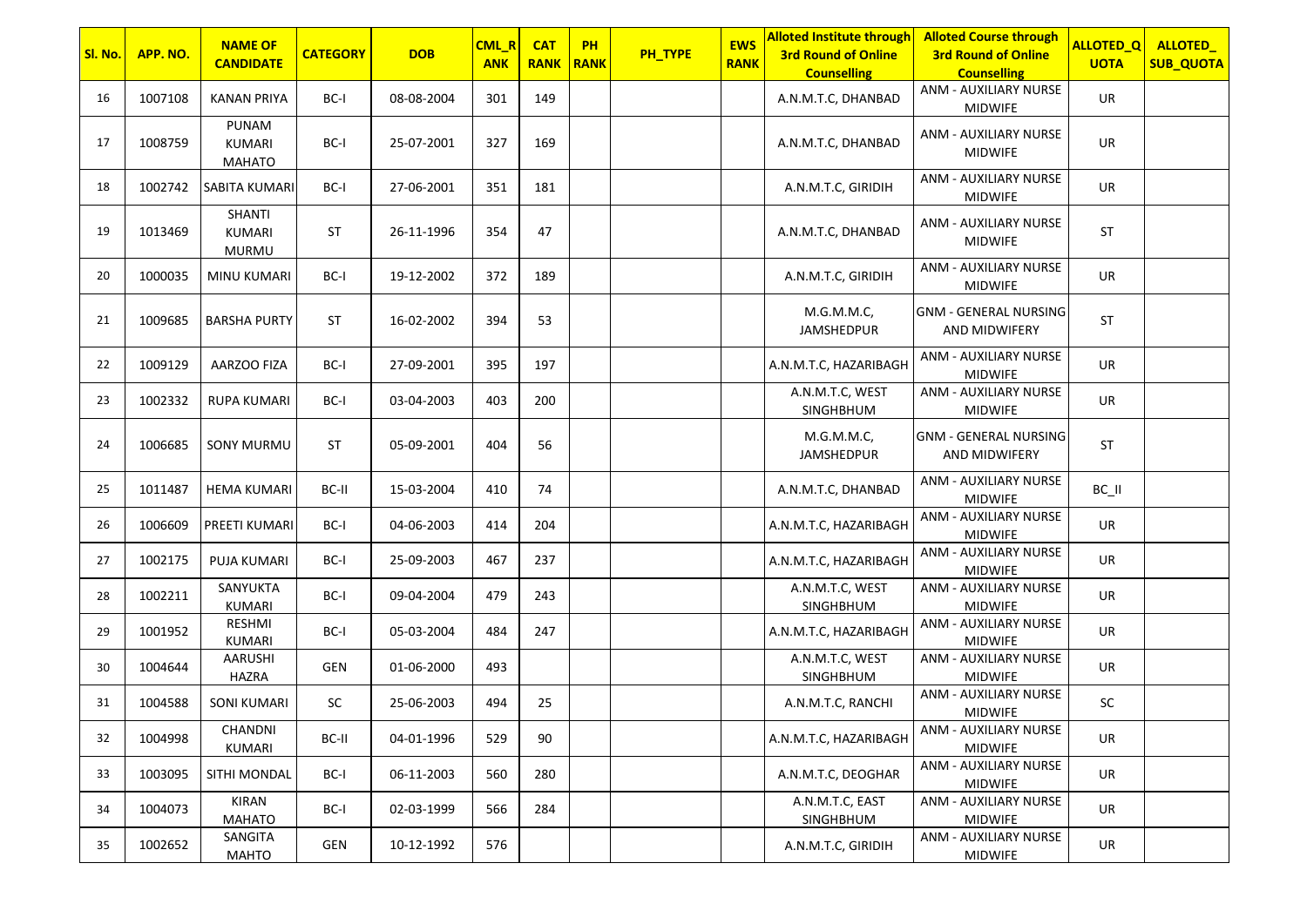|         |          | <b>NAME OF</b>                   |                 |            | CML_R      | <b>CAT</b>  | PH   |         | <b>EWS</b>  | <b>Alloted Institute through</b>                 | <b>Alloted Course through</b>                    | <b>ALLOTED_Q</b> | ALLOTED_         |
|---------|----------|----------------------------------|-----------------|------------|------------|-------------|------|---------|-------------|--------------------------------------------------|--------------------------------------------------|------------------|------------------|
| Sl. No. | APP. NO. | <b>CANDIDATE</b>                 | <b>CATEGORY</b> | <b>DOB</b> | <b>ANK</b> | <b>RANK</b> | RANK | PH_TYPE | <b>RANK</b> | <b>3rd Round of Online</b><br><b>Counselling</b> | <b>3rd Round of Online</b><br><b>Counselling</b> | <b>UOTA</b>      | <b>SUB_QUOTA</b> |
| 36      | 1004738  | <b>KAJAL KUMARI</b>              | BC-II           | 18-04-2001 | 578        | 96          |      |         |             | A.N.M.T.C, DEOGHAR                               | ANM - AUXILIARY NURSE<br><b>MIDWIFE</b>          | UR               |                  |
| 37      | 1004566  | <b>USHA KUMARI</b>               | BC-I            | 01-01-2002 | 606        | 307         |      |         |             | A.N.M.T.C, WEST<br>SINGHBHUM                     | ANM - AUXILIARY NURSE<br><b>MIDWIFE</b>          | UR               |                  |
| 38      | 1009377  | FARZANA<br><b>FARHAT</b>         | BC-I            | 27-05-2002 | 610        | 309         |      |         |             | A.N.M.T.C, GIRIDIH                               | ANM - AUXILIARY NURSE<br><b>MIDWIFE</b>          | <b>UR</b>        |                  |
| 39      | 1002407  | PRIYA KUMARI                     | BC-I            | 16-08-2004 | 643        | 323         |      |         |             | A.N.M.T.C, DEOGHAR                               | ANM - AUXILIARY NURSE<br><b>MIDWIFE</b>          | UR               |                  |
| 40      | 1000864  | <b>VIDYA RANI</b><br><b>MINJ</b> | <b>ST</b>       | 05-01-2003 | 646        | 108         |      |         |             | A.N.M.T.C, RANCHI                                | ANM - AUXILIARY NURSE<br><b>MIDWIFE</b>          | ST               |                  |
| 41      | 1000518  | YASHODA<br>KUMARI                | BC-I            | 02-01-2004 | 700        | 352         |      |         |             | A.N.M.T.C, WEST<br>SINGHBHUM                     | ANM - AUXILIARY NURSE<br><b>MIDWIFE</b>          | UR               |                  |
| 42      | 1001755  | <b>MINNI KUMARI</b>              | GEN             | 29-09-1996 | 719        |             |      |         |             | A.N.M.T.C, DEOGHAR                               | ANM - AUXILIARY NURSE<br><b>MIDWIFE</b>          | UR               |                  |
| 43      | 1009906  | <b>JYOTI KUMARI</b>              | BC-II           | 12-02-2000 | 723        | 116         |      |         |             | A.N.M.T.C, PALAMU                                | ANM - AUXILIARY NURSE<br><b>MIDWIFE</b>          | UR               |                  |
| 44      | 1008531  | <b>BAIJANTI</b><br><b>MAHATO</b> | <b>GEN</b>      | 10-03-1999 | 728        |             |      |         |             | A.N.M.T.C, EAST<br>SINGHBHUM                     | ANM - AUXILIARY NURSE<br><b>MIDWIFE</b>          | UR               |                  |
| 45      | 1001836  | <b>NIKITA MUNDA</b>              | <b>ST</b>       | 04-05-2004 | 731        | 128         |      |         |             | A.N.M.T.C, SIMDEGA                               | <b>ANM - AUXILIARY NURSE</b><br><b>MIDWIFE</b>   | UR               |                  |
| 46      | 1008645  | <b>NISHA KUMARI</b>              | BC-I            | 04-12-1998 | 733        | 367         |      |         |             | A.N.M.T.C, GIRIDIH                               | ANM - AUXILIARY NURSE<br><b>MIDWIFE</b>          | $BC_$            |                  |
| 47      | 1013224  | <b>MANISHA</b><br>MUNDA          | ST              | 08-02-2002 | 746        | 134         |      |         |             | A.N.M.T.C, RANCHI                                | ANM - AUXILIARY NURSE<br><b>MIDWIFE</b>          | ST               |                  |
| 48      | 1000826  | <b>RUBI KUMARI</b>               | BC-I            | 05-01-2001 | 765        | 383         |      |         |             | A.N.M.T.C, WEST<br>SINGHBHUM                     | ANM - AUXILIARY NURSE<br><b>MIDWIFE</b>          | $BC_$            |                  |
| 49      | 1000237  | SILWANTI<br><b>MURMU</b>         | <b>ST</b>       | 01-04-2002 | 768        | 142         |      |         |             | A.N.M.T.C, RANCHI                                | ANM - AUXILIARY NURSE<br><b>MIDWIFE</b>          | <b>ST</b>        |                  |
| 50      | 1008496  | CHAMPAKLATA<br>KUMARI            | BC-I            | 09-09-1997 | 786        | 390         |      |         |             | A.N.M.T.C, SIMDEGA                               | ANM - AUXILIARY NURSE<br><b>MIDWIFE</b>          | UR               |                  |
| 51      | 1006535  | ANUPRIYA<br><b>MAHATO</b>        | BC-I            | 12-04-2003 | 798        | 396         |      |         |             | A.N.M.T.C, SIMDEGA                               | ANM - AUXILIARY NURSE<br><b>MIDWIFE</b>          | UR               |                  |
| 52      | 1000566  | PRIYA KUMARI                     | SC              | 29-04-1994 | 809        | 47          |      |         |             | A.N.M.T.C, HAZARIBAGH                            | ANM - AUXILIARY NURSE<br><b>MIDWIFE</b>          | SC               |                  |
| 53      | 1002475  | <b>DIPAWALI</b><br>KUMARI        | BC-I            | 06-02-2003 | 812        | 402         |      |         |             | A.N.M.T.C, SIMDEGA                               | ANM - AUXILIARY NURSE<br><b>MIDWIFE</b>          | UR               |                  |
| 54      | 1001098  | RISHA KUMARI                     | BC-I            | 12-04-2004 | 863        | 421         |      |         |             | A.N.M.T.C, SIMDEGA                               | ANM - AUXILIARY NURSE<br><b>MIDWIFE</b>          | $BC_$            |                  |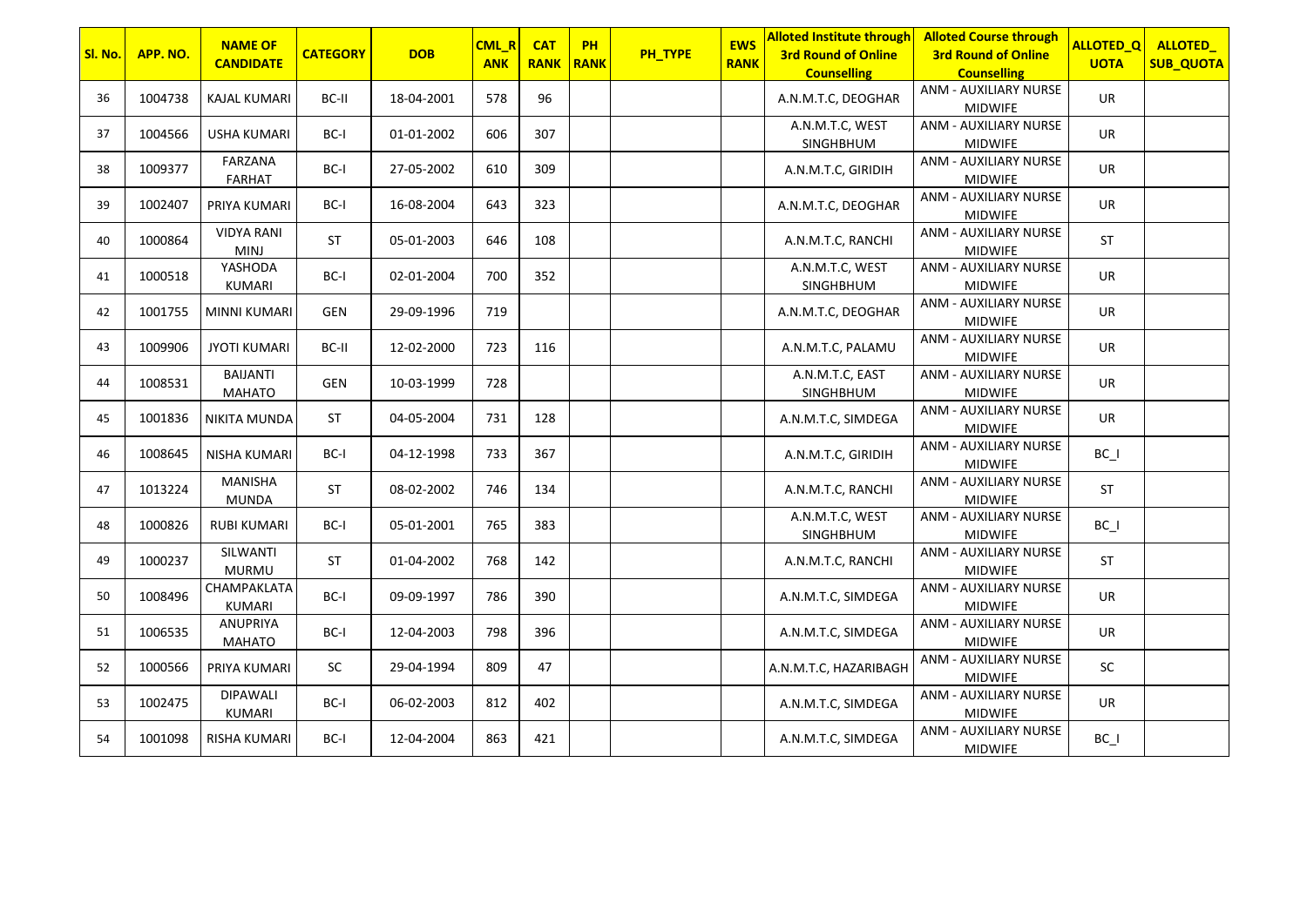| Sl. No. | APP. NO. | <b>NAME OF</b>              | <b>CATEGORY</b> | <b>DOB</b> | CML_R      | <b>CAT</b>  | <b>PH</b>   | PH_TYPE                                                                                                                                                                  | <b>EWS</b>  | <b>Alloted Institute through</b><br><b>3rd Round of Online</b> | <b>Alloted Course through</b><br><b>3rd Round of Online</b> | <b>ALLOTED_Q</b> | ALLOTED_         |
|---------|----------|-----------------------------|-----------------|------------|------------|-------------|-------------|--------------------------------------------------------------------------------------------------------------------------------------------------------------------------|-------------|----------------------------------------------------------------|-------------------------------------------------------------|------------------|------------------|
|         |          | <b>CANDIDATE</b>            |                 |            | <b>ANK</b> | <b>RANK</b> | <b>RANK</b> |                                                                                                                                                                          | <b>RANK</b> | <b>Counselling</b>                                             | <b>Counselling</b>                                          | <b>UOTA</b>      | <b>SUB_QUOTA</b> |
| 55      | 1001816  | MADHU<br>KUMARI             | BC-I            | 06-10-1995 | 873        | 424         | 3           | C-LOCOMOTOR<br><b>DISABILITY</b><br><b>INCLUDING</b><br>CEREBRAL PALSY,<br>LEPROSY CURED,<br>DWARFISM, ACID<br><b>ATTACK VICTIMS</b><br>AND MUSCULAR<br><b>DYSTROPHY</b> |             | A.N.M.T.C, WEST<br>SINGHBHUM                                   | ANM - AUXILIARY NURSE<br><b>MIDWIFE</b>                     | PH_LD            | $BC_$            |
| 56      | 1001833  | SONAM<br>KUMARI             | BC-II           | 08-06-2004 | 936        | 150         |             |                                                                                                                                                                          |             | A.N.M.T.C, WEST                                                | ANM - AUXILIARY NURSE<br><b>MIDWIFE</b>                     | $BC$ $II$        |                  |
| 57      | 1007971  | <b>ROSE LILLY</b><br>SOREN  | ST              | 24-06-2001 | 943        | 190         |             |                                                                                                                                                                          |             | SINGHBHUM<br>A.N.M.T.C, DUMKA                                  | ANM - AUXILIARY NURSE<br><b>MIDWIFE</b>                     | <b>ST</b>        |                  |
| 58      | 1011344  | LAXMI KIRAN                 | BC-II           | 15-01-2000 | 972        | 156         |             |                                                                                                                                                                          |             | A.N.M.T.C, SIMDEGA                                             | ANM - AUXILIARY NURSE<br><b>MIDWIFE</b>                     | BC_II            |                  |
| 59      | 1001436  | ARTI BESRA                  | <b>ST</b>       | 28-05-1996 | 999        | 210         |             |                                                                                                                                                                          |             | A.N.M.T.C, DUMKA                                               | ANM - AUXILIARY NURSE<br><b>MIDWIFE</b>                     | ST               |                  |
| 60      | 1005831  | <b>MANJU KIRAN</b><br>MURMU | <b>ST</b>       | 25-03-2002 | 1000       | 211         |             |                                                                                                                                                                          |             | A.N.M.T.C, DEOGHAR                                             | ANM - AUXILIARY NURSE<br><b>MIDWIFE</b>                     | <b>ST</b>        |                  |
| 61      | 1003896  | SANTOSINI<br><b>MURMU</b>   | <b>ST</b>       | 09-06-1997 | 1053       | 223         |             |                                                                                                                                                                          |             | A.N.M.T.C, DEOGHAR                                             | ANM - AUXILIARY NURSE<br><b>MIDWIFE</b>                     | <b>ST</b>        |                  |
| 62      | 1002585  | <b>SUPRIYA</b><br>KUMARI    | <b>SC</b>       | 10-05-2000 | 1061       | 60          |             |                                                                                                                                                                          |             | A.N.M.T.C, DEOGHAR                                             | ANM - AUXILIARY NURSE<br><b>MIDWIFE</b>                     | SC               |                  |
| 63      | 1006902  | GANGOTRI<br><b>MUNDU</b>    | ST              | 21-04-2001 | 1079       | 230         |             |                                                                                                                                                                          |             | A.N.M.T.C, DHANBAD                                             | ANM - AUXILIARY NURSE<br><b>MIDWIFE</b>                     | <b>ST</b>        |                  |
| 64      | 1003488  | <b>JEMA KAYAM</b>           | <b>ST</b>       | 24-12-1998 | 1138       | 246         |             |                                                                                                                                                                          |             | A.N.M.T.C, WEST<br>SINGHBHUM                                   | ANM - AUXILIARY NURSE<br><b>MIDWIFE</b>                     | <b>ST</b>        |                  |
| 65      | 1008577  | PURNIMA<br>HANSDA           | <b>ST</b>       | 16-12-2003 | 1149       | 248         |             |                                                                                                                                                                          |             | A.N.M.T.C, EAST<br>SINGHBHUM                                   | ANM - AUXILIARY NURSE<br><b>MIDWIFE</b>                     | ST               |                  |
| 66      | 1001651  | MALATI<br>HEMBRAM           | <b>ST</b>       | 11-06-1992 | 1179       | 258         |             |                                                                                                                                                                          |             | A.N.M.T.C, DEOGHAR                                             | ANM - AUXILIARY NURSE<br><b>MIDWIFE</b>                     | ST               |                  |
| 67      | 1000522  | <b>BINITA</b><br>KANDULNA   | <b>ST</b>       | 21-11-1991 | 1180       | 259         |             |                                                                                                                                                                          |             | A.N.M.T.C, SIMDEGA                                             | ANM - AUXILIARY NURSE<br><b>MIDWIFE</b>                     | ST               |                  |
| 68      | 1006435  | SHEELA<br>MARANDI           | ST              | 15-07-2003 | 1201       | 267         |             |                                                                                                                                                                          |             | A.N.M.T.C, SIMDEGA                                             | ANM - AUXILIARY NURSE<br><b>MIDWIFE</b>                     | <b>ST</b>        |                  |
| 69      | 1002637  | SONY MINZ                   | ST              | 22-12-2000 | 1204       | 269         |             |                                                                                                                                                                          |             | A.N.M.T.C, SIMDEGA                                             | ANM - AUXILIARY NURSE<br><b>MIDWIFE</b>                     | ST               |                  |
| 70      | 1007332  | ANITA TOPNO                 | <b>ST</b>       | 07-01-1990 | 1270       | 296         |             |                                                                                                                                                                          |             | A.N.M.T.C, SIMDEGA                                             | ANM - AUXILIARY NURSE<br><b>MIDWIFE</b>                     | ST               |                  |
| 71      | 1000242  | LALITA<br>KANDEYANG         | ST              | 30-06-2003 | 1293       | 301         |             |                                                                                                                                                                          |             | A.N.M.T.C, EAST<br>SINGHBHUM                                   | ANM - AUXILIARY NURSE<br><b>MIDWIFE</b>                     | ST               |                  |
| 72      | 1003480  | <b>NIRASO PURTY</b>         | ST              | 22-06-1996 | 1308       | 310         |             |                                                                                                                                                                          |             | A.N.M.T.C, SIMDEGA                                             | ANM - AUXILIARY NURSE<br><b>MIDWIFE</b>                     | <b>ST</b>        |                  |